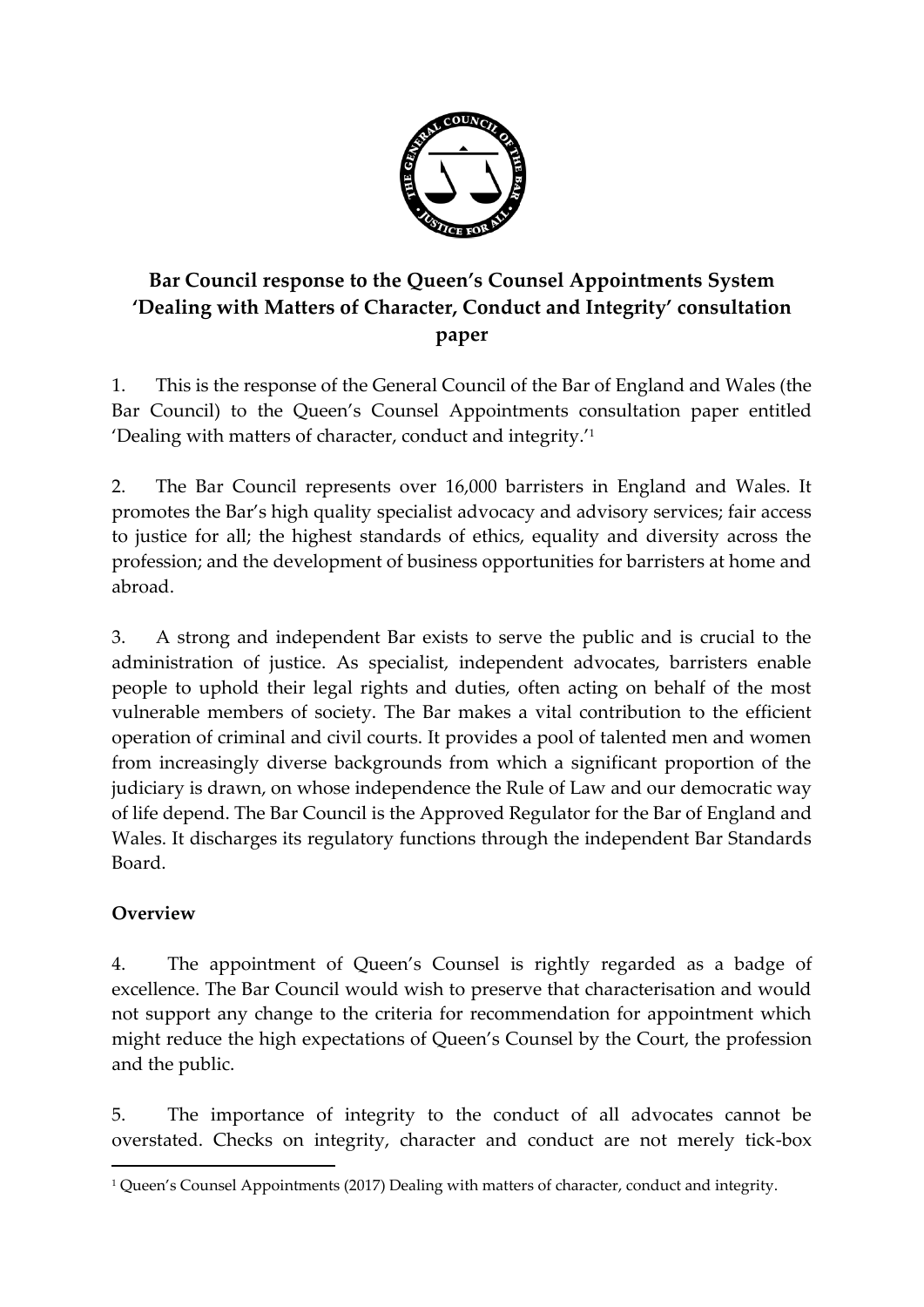preconditions for qualifications ancillary to their role as an advocate; the BSB Handbook accurately describes honestly and integrity as "fundamental". 2 It is a core duty; *"*You must act with honesty and integrity."<sup>3</sup>

6. The Consultation paper observes that it is essential for all advocates to demonstrate integrity, and that the system could not operate efficiently unless the courts were able to trust the advocates before them. That is true, but the Bar Council agrees with the additional observation that the courts traditionally place 'special reliance' on Queen's Counsel.<sup>4</sup> In our view, it is important that integrity remains one of only a handful of key competencies within the Competency Framework for applicants for silk.

7. At present, to merit recommendation for appointment as Queen's Counsel, all competencies must be demonstrated to a standard of excellence. The competencies include: understanding of the law; written and oral advocacy; working with others and diversity. In principle, we expect all barristers to be competent in these areas, yet more is required for recommendation for the appointment of Queen's Counsel. We consider it unnecessary to distinguish the competency of integrity from the other competencies, and see no reason why applicants should not be required to prove excellence in relation to integrity, character and conduct.

8. Although the Competency Framework particularises the competency of integrity as "is honest and straightforward in professional dealings..." and states by way of indicative behaviours the example "acts in professional life in such a way as to maintain the high reputation of advocates and Queen's Counsel", the Bar Council would not support limiting the checks made on applicants to matters of character, conduct and integrity solely within a professional context. We are of the view that wider issues of character, conduct and integrity are relevant to any recommendation for appointment.

9. The BSB Handbook reflects this wider approach. Core Duty 5 states: "You must not behave in a way which is likely to diminish the trust and confidence which the public places in you or in the profession." The Handbook also provides guidance in relation to CD3 which states: "You must not do anything which could reasonably be seen by the public to undermine your honesty, integrity (CD3)". 5

<sup>2</sup> § gC14 "Your honesty, integrity and independence are fundamental. The interests of justice (CD1) and the *client's* best interests (CD2) can only be properly served, and any conflicts between the two properly resolved, if you conduct yourself honestly and maintain your independence from external pressures, as required by CD3 and CD4…"

<sup>3</sup> Core Duty 3

<sup>4</sup> Consultation paper §2

<sup>5</sup> rC8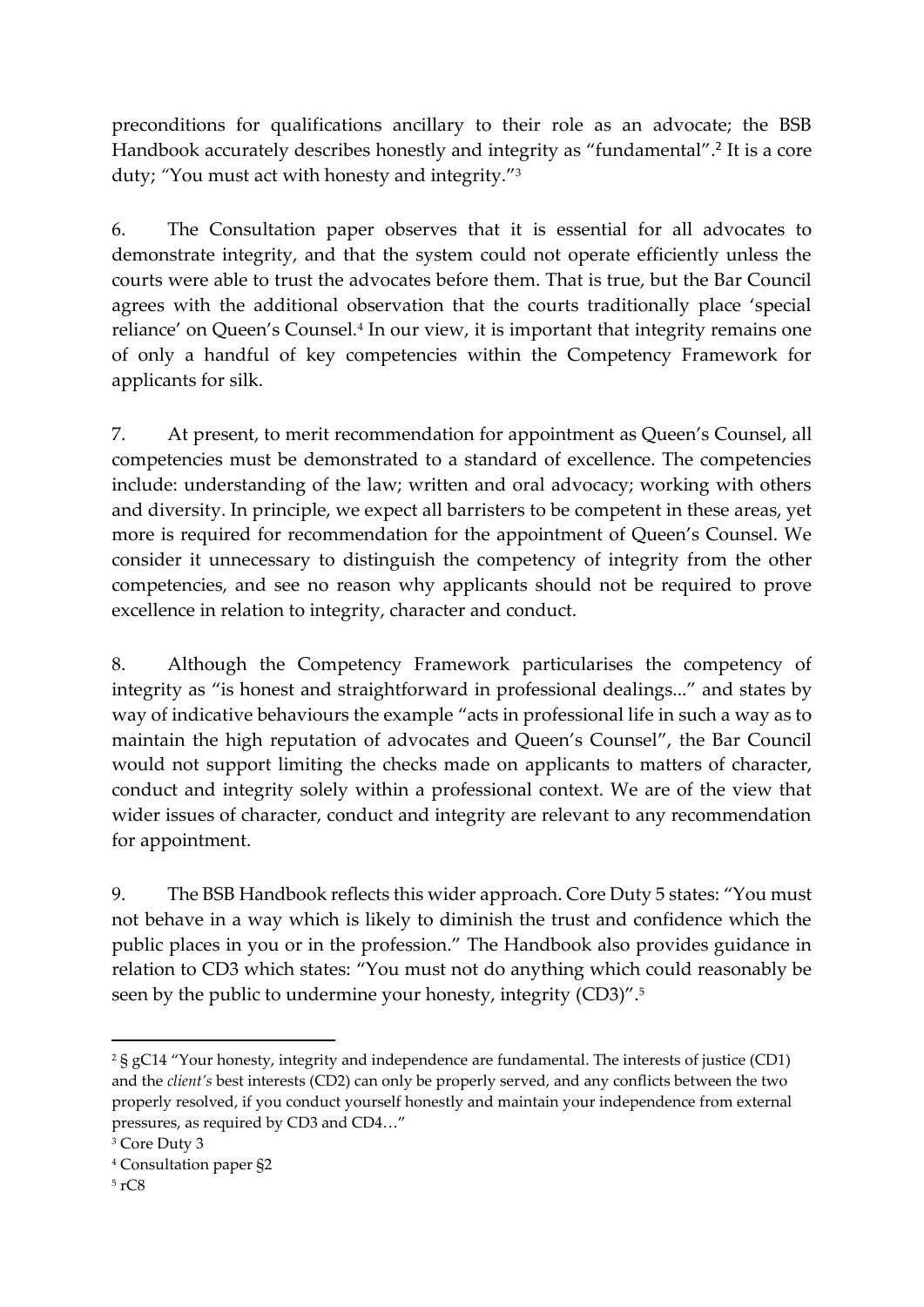10. The Handbook clearly envisages that matters of character, conduct and integrity in both a private and a professional capacity are relevant to Core Duties 3 and 5. Whilst rules C9 and C10 provide some specific examples which would constitute breach, the rules also make clear that the examples given are not exhaustive ("includes the following requirement…").

11. gC25 indicates even more explicitly that wider behaviours outside of a professional setting are relevant: "Other conduct which is likely to be treated as a breach of CD3 and/or CD5 includes (but is not limited to): …criminal conduct, other than minor criminal offences; seriously offensive or discreditable conduct towards third parties, dishonesty; unlawful victimisation or harassment, and abuse of your professional position". Terms such as 'discreditable' are not defined and are left deliberately wide. Again, the category of conduct which could reasonably be seen by the public to undermine an advocate's honesty and integrity is open-ended.

12. That being the case, we believe that, subject to the overarching issue of relevance, the fullest possible disclosure ought to be made by applicants. We are firmly of the view that QCs must be beyond reproach, and regardless of whether any regulatory action has taken place, any findings or circumstances that may be interpreted as affecting their integrity (including financial matters, complaint outcomes, and adverse findings in civil or criminal litigation) should be taken into account during the appointments process.

## **Responses to questions at paragraph 61**

13. The Bar Council does not consider the fact that an applicant is authorised to practice as determinative of the issue of character, conduct and integrity for appointment as Queen's Counsel. The absence of regulatory or disciplinary action is hardly a badge of excellence. Authorisation to practice is a basic requirement for all advocates and does not represent the standard of excellence expected of Queen's Counsel. For the reasons set out above, in our view provision must be made for a wider check on the character, conduct and integrity of all applicants. Moreover, such a check would ensure that all applicants, whatever their professional background, are assessed to the same high standard of excellence, regardless of their regulatory body.

As a minimum, a check ought to be made of the applicant's regulatory body and of the Legal Ombudsman. Those enquiries are likely to expose most matters relevant to the issues of character, conduct and integrity of the applicant. As the Consultation Paper rightly observes, the police are under a statutory obligation to inform either the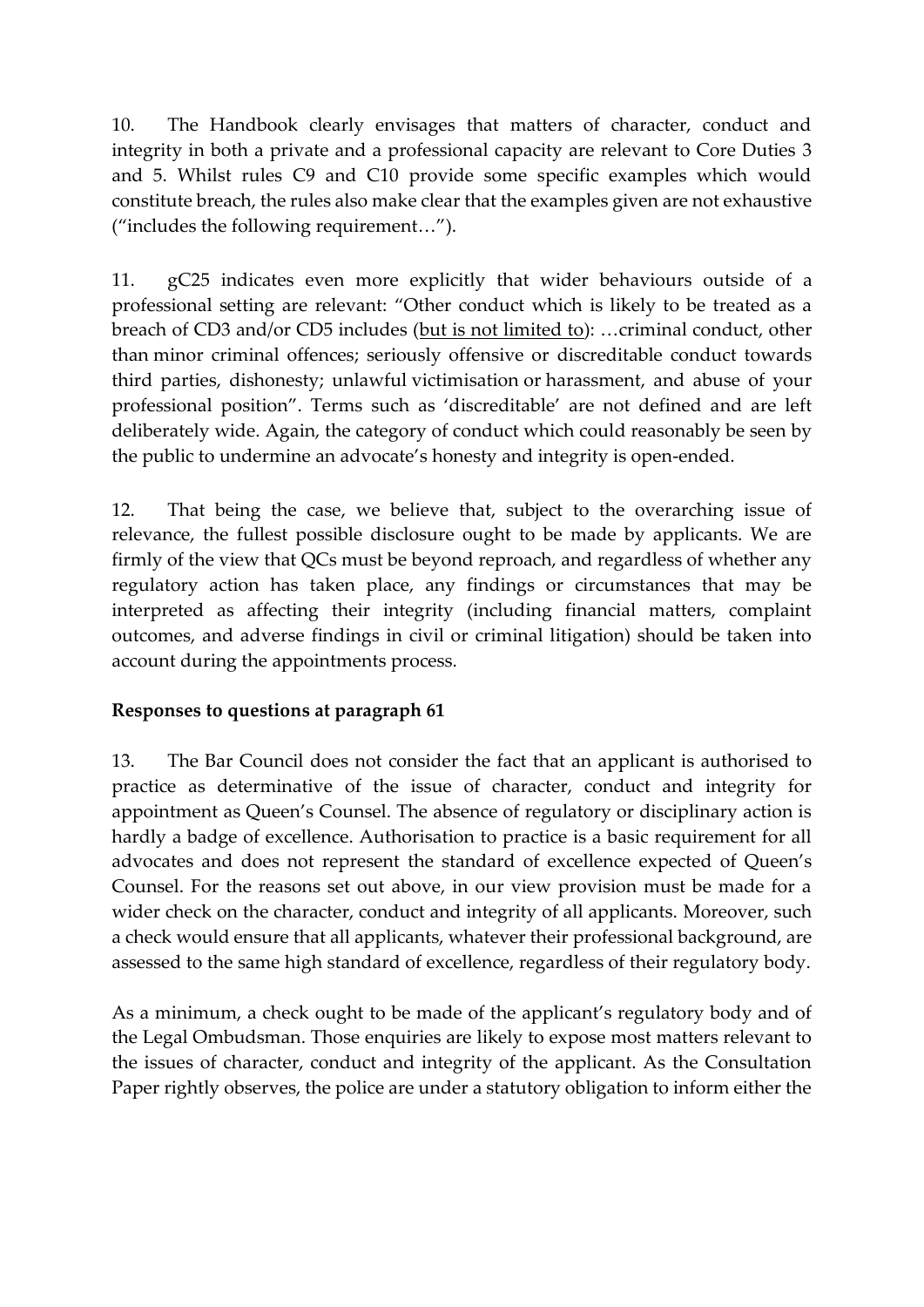BSB or the SRA respectively of any incident involving a notifiable offence by a member of the legal profession.<sup>6</sup>

In light of the observation that the arrangements for receiving information are working well, there appears to be no need for the QC appointment system to conduct independent checks of the police, HMRC and others. We agree that applicants ought to be trusted to self-report and make the appropriate disclosures on their application forms.

In general terms we agree with the approach set out in the existing guidance as summarised at §§11 to 15 of the consultation paper. We do not consider it appropriate for the assessment of what weight ought to attach to matters of character, conduct and integrity to be left to the applicant. A clear requirement to make full disclosure of all relevant matters (which should be specified with precision) will obviate the need for the applicant to apply judgement or assess relevance as to what must be disclosed and will thereby safeguard the applicant from allegations of non-disclosure.

14. If a criminal finding does not result in any regulatory or disciplinary action, it is unlikely to be relevant to a recommendation for the appointment of Queen's Counsel. However, a criminal finding may nonetheless be relevant to the assessment of suitability owing to extraneous circumstances. Any individual incident may in itself be minor and irrelevant, but owing to its context, or taken in combination with other aspects of character, it may become relevant to the suitability of an applicant. A single minor matter may be irrelevant and out of character if it is a one-off, but a history or series of repeated minor offending might be regarded in a different light.

15. On the issue of pending criminal charges, the Bar Council is not convinced that either of the two suggested alternatives is satisfactory.

a. If the appointment is made but the announcement deferred, it raises issues as to the status of the appointment during the interim and of the terminology to be used. If, owing to the serious nature of the potential criminal finding, the appointment **would** be revoked in the event of a conviction, better it had never been made. We also question whether the appointment would have to be revoked by Letters Patent.

<sup>6</sup> An incident will be recorded as a crime (notifiable offence) for offences against an identified victim if, on the balance of probability a) The circumstances as reported amount to a crime defined by law (the police will determine this, based on their knowledge of the law and counting rules), and b) There is no credible evidence to the contrary.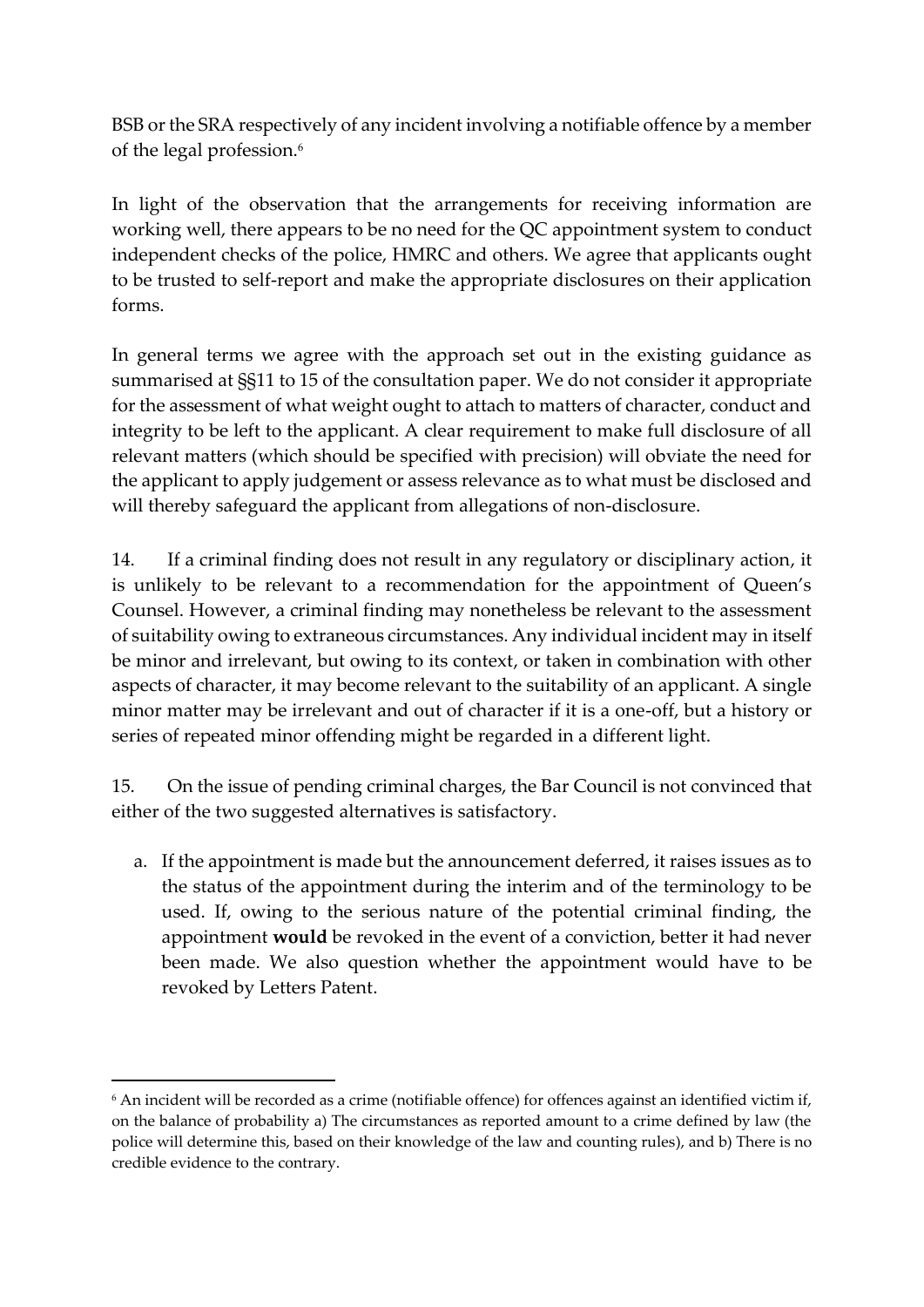Nonetheless, an 'in principle' appointment subject to confirmation following the resolution of the criminal matter, though unsatisfactory, is preferable to the second suggestion. The reputational damage to the QC appointment system of announcing and withdrawing the designation is highly undesirable.

16. The Bar Council is of the view that the best course of action is for the Selection panel:

- a. First, to determine the potential impact of conviction and whether in the event of conviction a recommendation for appointment would be made nonetheless. If the answer is that the applicant would be recommended for appointment irrespective of conviction, then there is no reason to delay that decision pending determination of the criminal charge.
- b. If the conviction would or could make a difference to the application, the QCA Secretariat ought to invite the applicant to defer consideration of his/her application altogether until the matter is resolved. We do not agree with the comment made at §43 that it is unfair to applicants to defer in these circumstances. If the application is deferred, the applicant's written application and (not insubstantial) initial application fee can be carried over to the next competition and the application determined on a fully grounded basis.

Additionally, the applicant could be asked to make written representations on the issue of a) the circumstances of the alleged offence and b) the issue of whether he/she would wish the application to be deferred. Those representations would allow the Selection Panel to reconsider the issue in paragraph a. above.

- c. In the event that an applicant did not wish for the application to be deferred despite the view of the Selection Panel and insisted on the application being processed, we are of the view that the application ought to be determined finally in light of those representations. Whilst the applicant is entitled to the presumption of innocence, equally the Panel must be entitled to consider:
	- i. that the CPS have properly applied the Full Code Test and found that the evidential limb had been met and, on the available evidence, there is a realistic prospect of conviction <sup>7</sup>, and

<sup>7</sup> Prosecutors must be satisfied that there is sufficient evidence to provide a realistic prospect of conviction against each suspect on each charge. They must consider what the defence case may be, and how it is likely to affect the prospects of conviction. A case which does not pass the evidential stage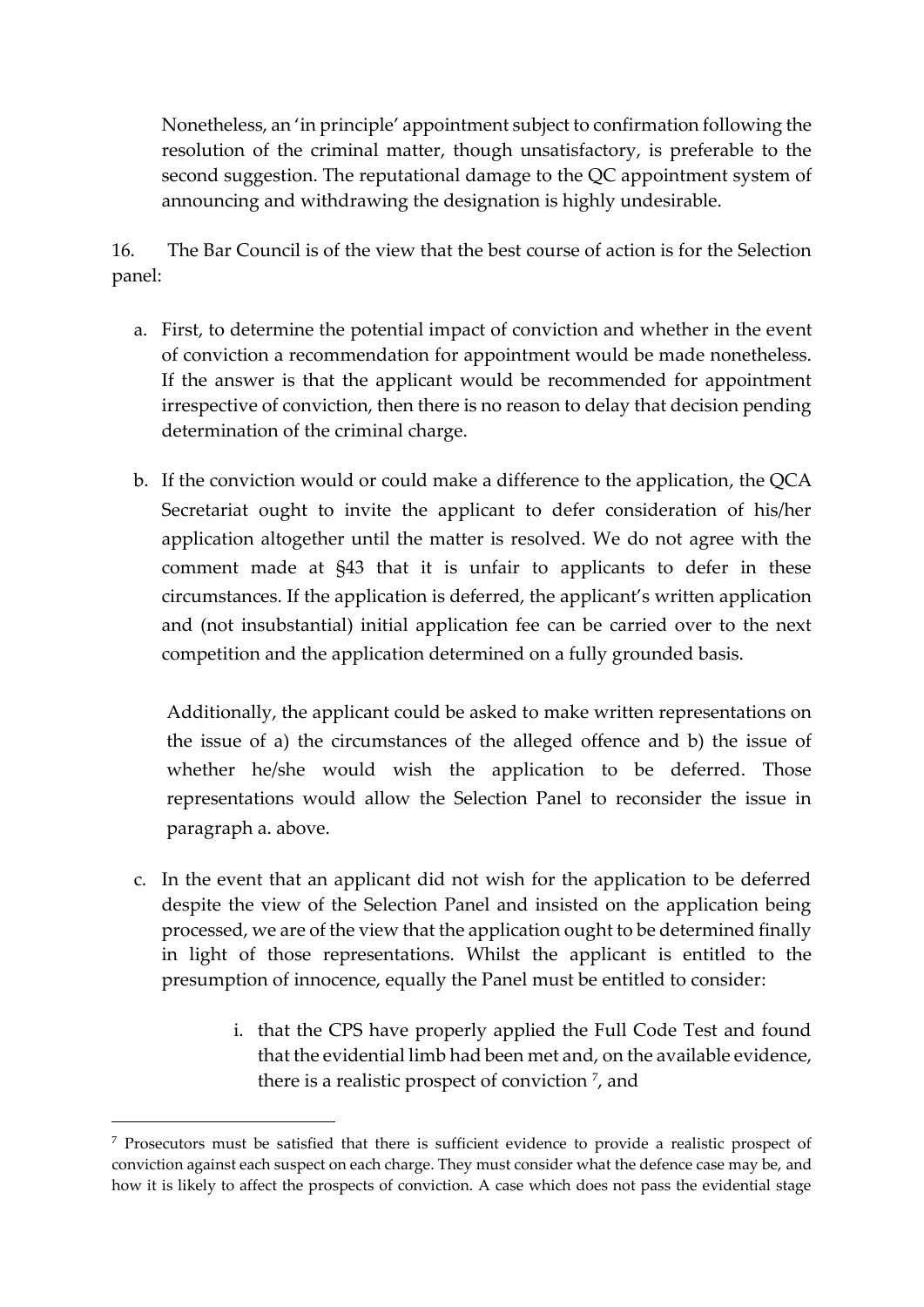ii. any written representation from the applicant.

17. On the issue of whether applicants should be asked about bankruptcy and IVAs, there were a range of views from those who responded to the consultation. Some believed that if a financial matter did not justify regulatory action, it was highly unlikely to be relevant to eligibility for silk. On the other hand, the majority (whilst agreeing that the circumstances in which bankruptcy or an IVA may be relevant will be small) were of the view that the Selection Panel ought to continue to ask about bankruptcy and IVAs for those exceptional cases where, owing to the context, the sums of money involved or the repeated nature of the applicant's behaviour, financial difficulties are symptomatic of deeper concerns regarding character, conduct and integrity. In those exceptional cases, a history of bankruptcy and IVAs would be likely to diminish the trust and confidence which the public places in the appointment of Queen's Counsel*.*

The fact that the Bankruptcy order or Individual Voluntary Agreement has not been discharged should not be an automatic bar to a recommendation for appointment. The Panel's policy as set out at §12 of the Consultation goes too far in respect of financial matters. We believe each case ought to be considered on its own merits. For illustration purposes only, if an applicant is in the final year of a long IVA and has repaid his creditor the vast majority of the money he owed, the fact the IVA had not been discharged should not impede a recommendation.

18. The Bar Council believes that Directors Disqualification Orders are to be distinguished from (what might be regarded as) financial difficulties, owing to the factual findings required for the making of an order. The Bar Council is of the view that the Selection Panel ought to continue to require disclosure of Directors Disqualification and take the information obtained into consideration.

19. How the Selection Panel ought to approach the evidence obtained, and the weight to be attached to matters relating to character, conduct and integrity are not susceptible to hard and fast rules. In general terms, the approach described at §46 must be the right starting point, namely to consider issues of seriousness and the length of time since any incident. However, we do not consider the competency of integrity to be removed or separate from the other competencies and regard it as an integral part

must not proceed, no matter how serious or sensitive it may be. The finding that there is a realistic prospect of conviction is based on the prosecutor's objective assessment of the evidence, including the impact of any defence and any other information that the suspect has put forward or on which he or she might rely. It means that an objective, impartial and reasonable jury or bench of magistrates or judge hearing a case alone, properly directed and acting in accordance with the law, is more likely than not to convict the defendant of the charge alleged.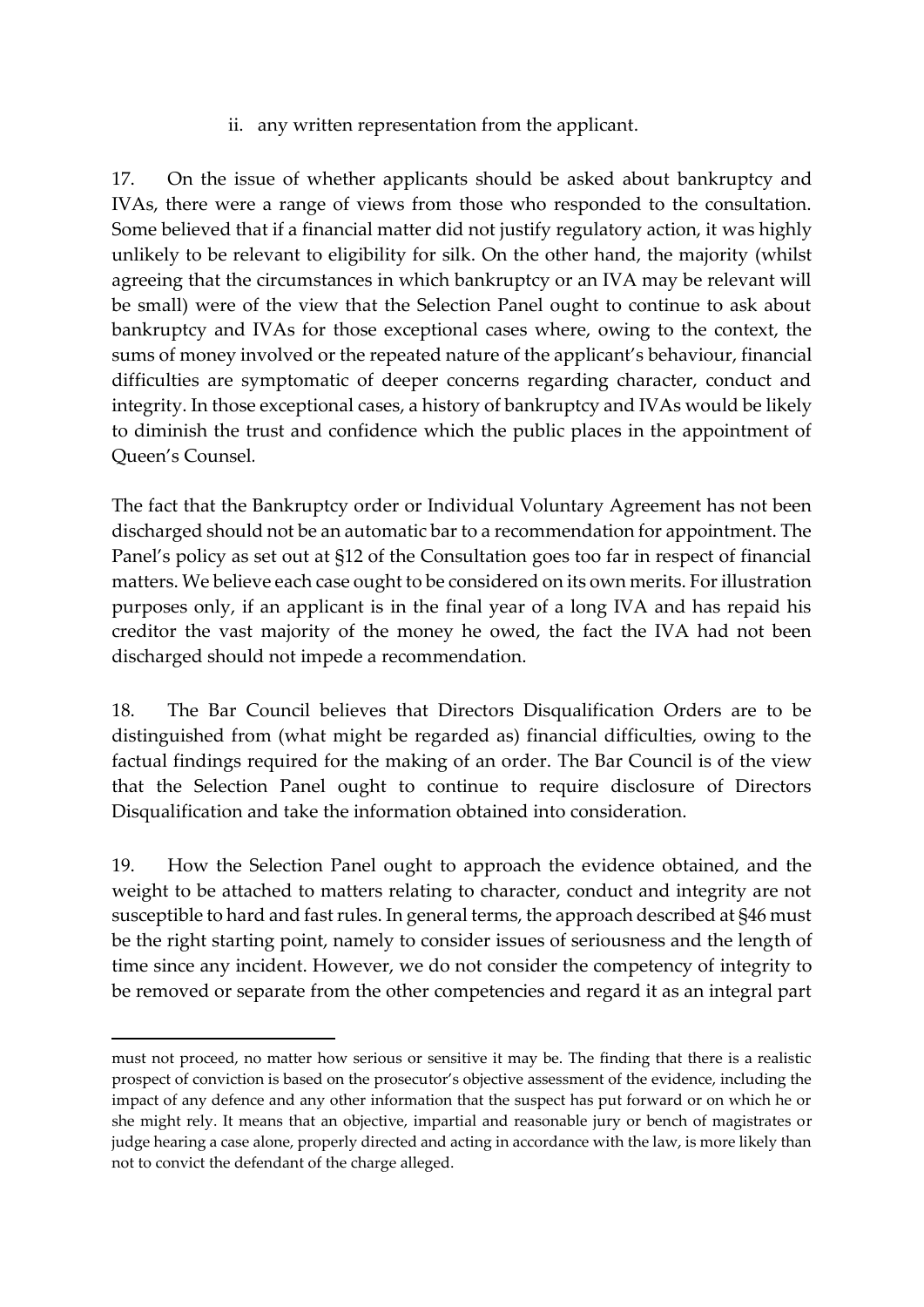of the application taken as a whole. Thus, when considering what weight to give to regulatory findings etc., each case is likely to be unique and require individual consideration. A high degree of flexibility is desirable. The parallels or similarities between the QCA and the JAC are of limited relevance in this regard; the difference between the two appointments is fundamental as pinpointed in the final sentence of §37.

Nonetheless, just as with the Competency Framework, the Selection Panel should strive to provide as detailed guidance as possible and identify and apply clear criteria. Matters that may be included in those criteria could include honesty, relevance to the role of QC (with matters directly connected to advocacy being most relevant), seriousness (involving an assessment of harm/potential harm to clients/the administration of justice), passage of time, insight and remediation.

20. The Bar Council believes that the Selection Panel should ask applicants about Legal Ombudsman matters or negligence claims irrespective of whether they have resulted in regulatory action. We accept that the relevance of such findings may not be entirely contained within the competency of integrity, but such findings are, without doubt, relevant to the application as a whole. The Legal Ombudsman deals with complaints of poor service, which can include determinations requiring the payment of compensation; an apology; reduction of a fee and similar. There is a clear distinction between regulatory action and service failings; both are relevant to the eligibility of applicants for silk. Clearly only findings of sufficient finality would need to be disclosed. If a claim for negligence or a complaint is pending determination, the procedure set out above for pending criminal charges could be adopted.

21. The Selection Panel should not seek information from regulators about matters not upheld and the standard of proof is no justification for that course. There is an ongoing consultation about lowering the standard of proof in any event, so this point may become academic. More fundamentally, the only ways in which the Selection Panel could fairly determine whether a disputed matter of fact relevant to integrity is proved on the balance of probabilities would be to conduct its own adjudication, applying that standard of proof. In our view, this is not only undesirable; it is completely impractical.

- 22. Regarding the process set out at paragraph 54:
	- a. **Point 1:** The requirement to report 'any other matter which might be likely to bring the QC system into disrepute' is not objectionable. It is not an uncomfortable or inappropriate enquiry into the applicant's private life, it is soundly based on Core Duty 5. Furthermore, as the BSB Handbook points out in its guidance on CD5, gC27 states in clear terms that conduct which is not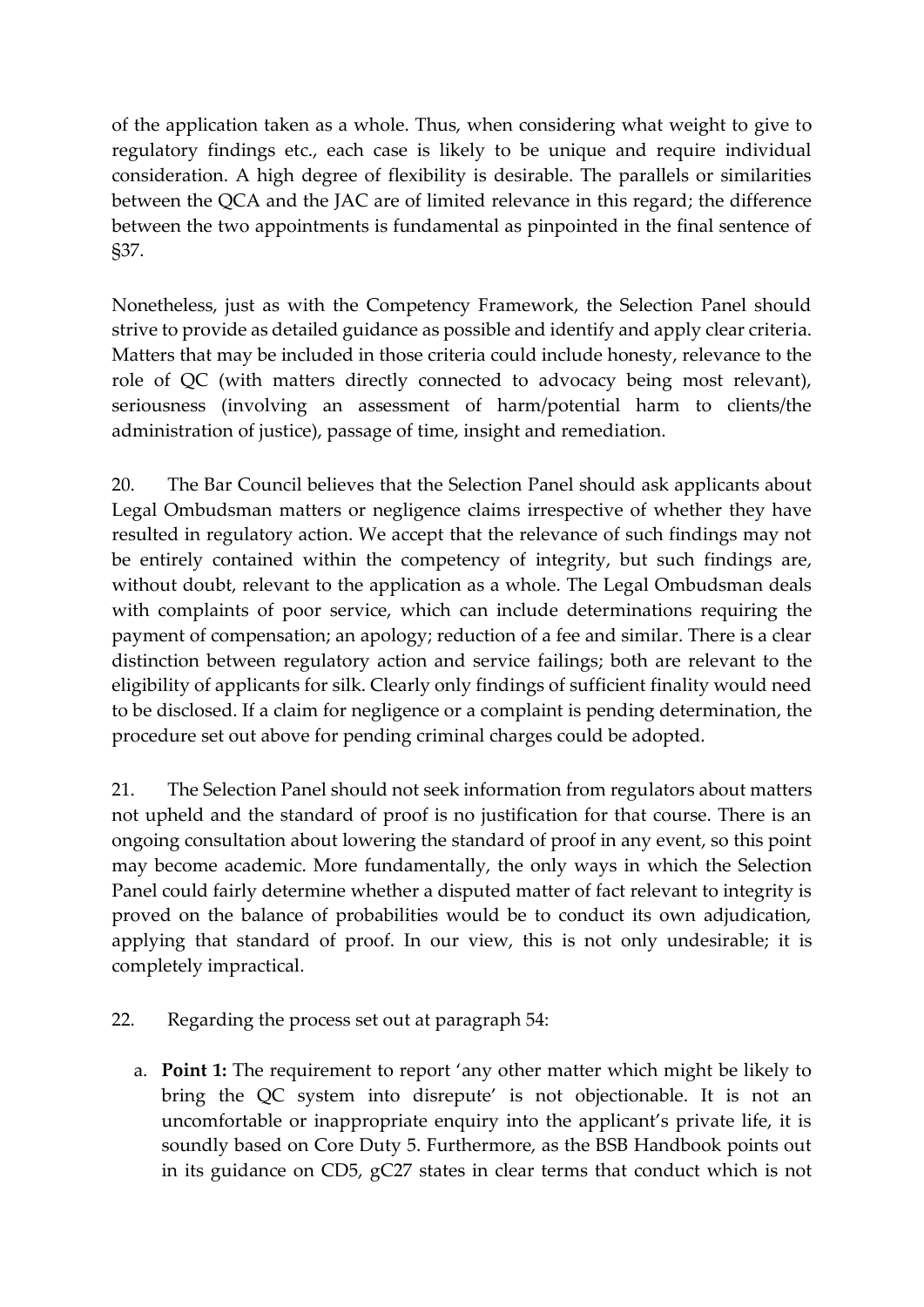likely to be treated as a breach of CD3 or CD5, includes (but is not limited to) **conduct in your private or personal life**, unless this involves abuse of your professional position; or committing a criminal offence, other than a minor criminal offence.

- b. As such, the question is not redundant and is in fact a useful, self-reflective one, which enables openness about matters that the applicant may consider to be relevant in their individual circumstances, which may be unique, and which therefore can exceptionally be taken into account as part of standard criteria. No doubt the QCA has received a wide variety of answers to the question, and although we do not see any justification for removing it, without considering the whole gamut of responses it is difficult to assess the utility in preserving it. The fact that the question has seldom or never resulted in the Selection Panel not recommending an applicant is nothing to the point.
- c. **Point 2:** The Bar Council agrees with the point made.
- d. **Points 3 and 4:** There were a variety of responses in relation to this point. Some believe there is no benefit in continuing to ask assessors or the senior judiciary about integrity. Others disagree. The issues concerning an assessor's or judge's comments about integrity concern the process or procedure by which the Selection Panel can fairly take them into consideration without engaging in satellite correspondence. It cannot be suggested, however, that a referee's or judge's opinion is highly relevant to the application in respect of all competencies but ought to be disregarded in relation to the competency of integrity.
- e. It is important for an applicant to know in general terms what the Selection Panel has taken into consideration regarding their character, conduct and integrity. However, every applicant appreciates that they are not entitled to disclosure of the responses the Panel receives from referees. The confidentiality of the responses received from referees and assessors is vital and must be preserved.
- f. In any case where an assessor does pass comment on the character, conduct or integrity of an applicant, the Selection Panel must be guided in its reaction to that comment by issues of fairness and transparency. In the rare cases where the comment is of such significance or seriousness that the application cannot be determined without the matter being disclosed to the applicant, the Selection Panel must take that course or disregard the comment entirely. Issues of fairness and transparency must be assessed on a case-by-case basis.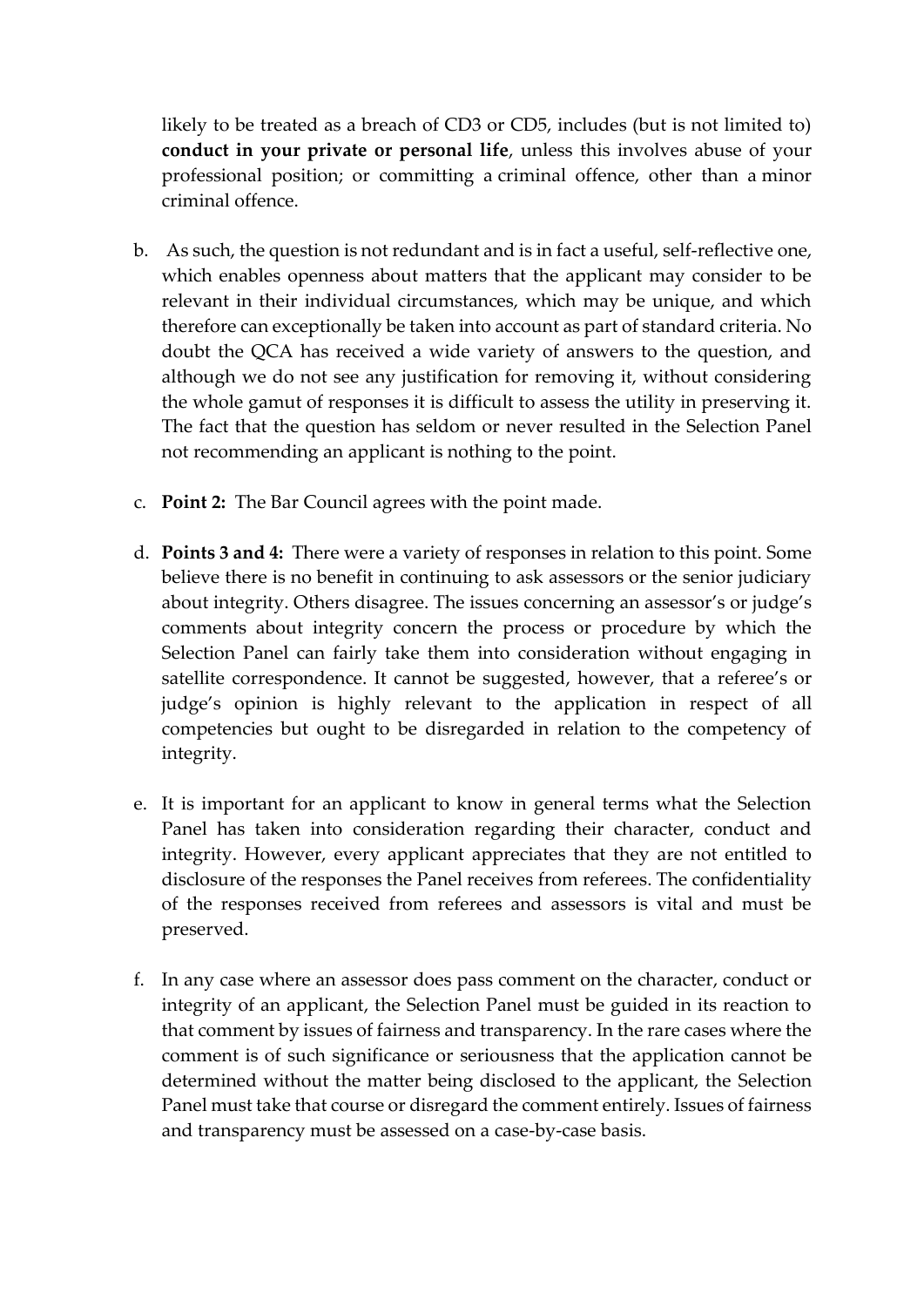- g. The fact that judges are unwilling to have their adverse comments about integrity disclosed to an applicant is unhelpful. We agree that the judiciary ought to be informed of the limitations of the Selection Panel to determine disputed matters of fact and of the difficulties the Panel will have taking such matters into account. Additionally, we agree that the judiciary should be encouraged not only to report matters to the relevant regulatory body when appropriate, but also to raise such issues contemporaneously with the advocate themselves or to their head of chambers, depending on the degree of seriousness of the matter. In this way, the applicant will not be in a position where they are unaware of the particular judge's view of their behaviour.
- h. **Point 5:** Whilst there may an argument for sending the list of applicants to leaders of the profession, we believe that, with an evidence-based application system, the disadvantages far outweigh the advantages for the reasons identified in the Consultation Paper. There is also a real danger that seeking the views of leaders of the profession is likely to elicit elements of notoriety, anecdotal evidence and possibly hearsay. The leaders of the profession are unlikely to have evidence of the kind appropriate for consideration.

23. The removal of the QC designation is a serious and drastic step and ought not to be undertaken lightly. Nonetheless, the Bar Council agrees that there ought to be a mechanism by which the QC designation can be removed where a serving QC has been subject to regulatory action resulting in disbarment. We do not believe it ought to be automatic, but we consider that there will seldom be cases in which the grounds for disbarment are such that removal of the designation is inappropriate.

24. We do not consider that the QC designation should be removed as a result of regulatory action falling short of disbarment, although we consider that, in appropriate cases (and here the circumstances should not be prescribed, in order to retain a degree of flexibility), removal should be available. We do not, however, consider that the test for removal should be whether the misconduct would have led to a decision not to recommend appointment. Nor are we persuaded of the desirability of introducing a provision to suspend QC designation for a period of time. If a matter is serious enough to require removal, this should be permanent, with the person having the option to reapply afresh in the future. At the point of reapplication, all relevant matters can be taken into consideration and a decision made against the criteria for appointment.